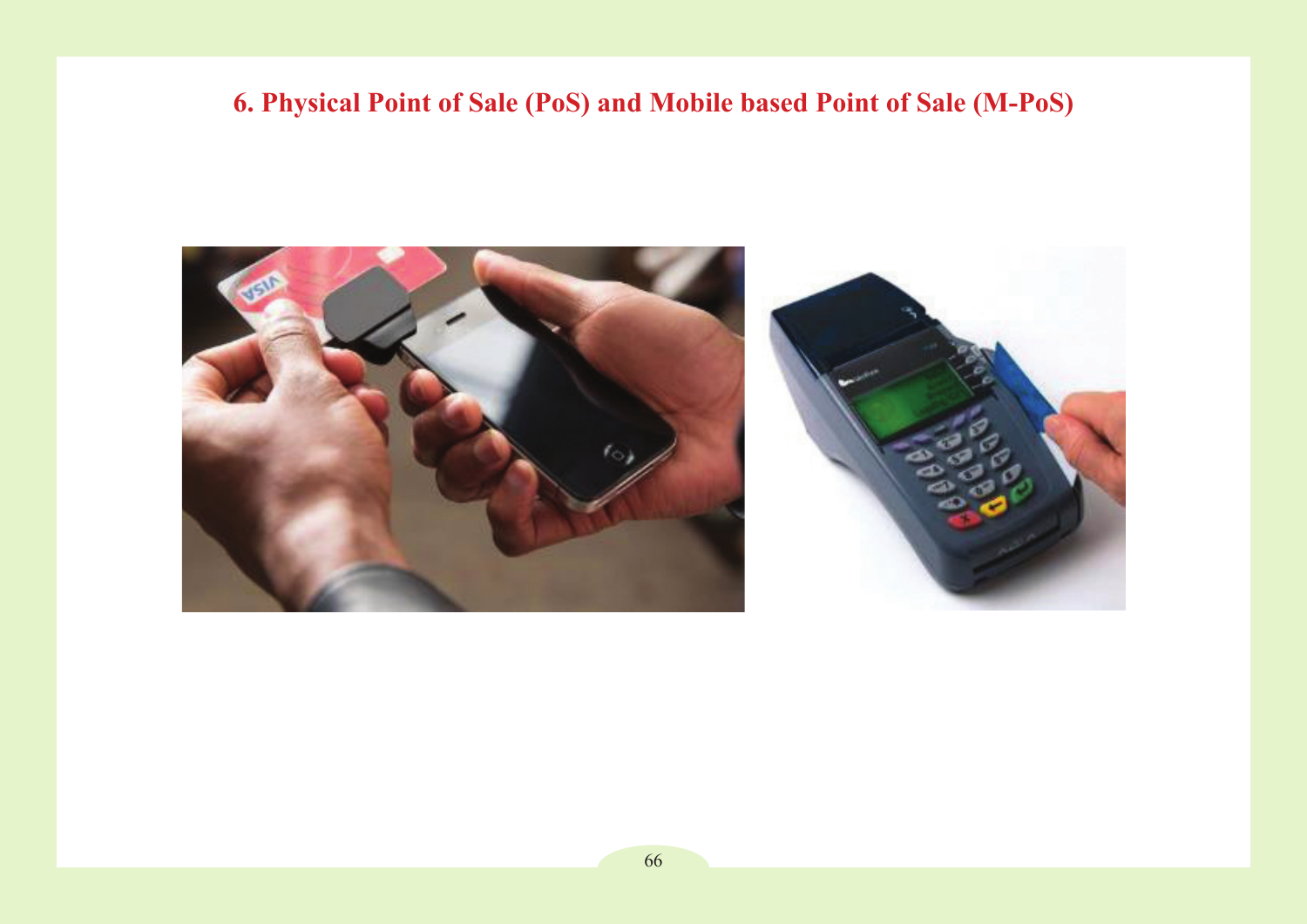## **6.1 Prerequisites**

|                                       | Payer/Buyer |                                                                        |                                                                        | <b>Receiver / Merchant</b> |                                                                  |  |                                                                                   |
|---------------------------------------|-------------|------------------------------------------------------------------------|------------------------------------------------------------------------|----------------------------|------------------------------------------------------------------|--|-----------------------------------------------------------------------------------|
|                                       |             | $m-PoS$                                                                | $p-PoS$                                                                |                            | $m-PoS$                                                          |  | $p-PoS$                                                                           |
| <b>Smart</b><br>Phone                 |             | Not Required.<br>However, required<br>for receiving<br>updates, alerts | Not Required.<br>However, required<br>for receiving<br>updates, alerts |                            | Needed to connect<br>the Mobile Point of<br>Sale device          |  | Not needed                                                                        |
| Mobile App                            |             | Not Required                                                           | Not Required                                                           |                            | Mobile App to<br>support the Mobile<br>PoS Attachment/<br>device |  | Not needed                                                                        |
| Feature<br>Phone                      |             | Not Required.<br>However, required<br>for receiving<br>updates, alerts | Not Required.<br>However, required<br>for receiving<br>updates, alerts |                            | Not Supported                                                    |  | Not needed                                                                        |
| <b>Bank</b><br>Account                |             | <b>Bank Account is</b><br>needed                                       | Bank Account is<br>needed                                              |                            | <b>Bank Account is</b><br>required                               |  | Money is transferred<br>to Merchant's Bank<br><b>Account (Current</b><br>Account) |
| Aadhaar                               |             | Not Required                                                           | Not Required                                                           |                            | Not Needed                                                       |  | Not Required                                                                      |
| Debit/<br>Credit/<br>Prepaid<br>Cards |             | Cards to swipe<br>on Point of Sale<br>Device                           | Cards to swipe<br>on Point of Sale<br>Device                           |                            | Not Required                                                     |  | Not Required                                                                      |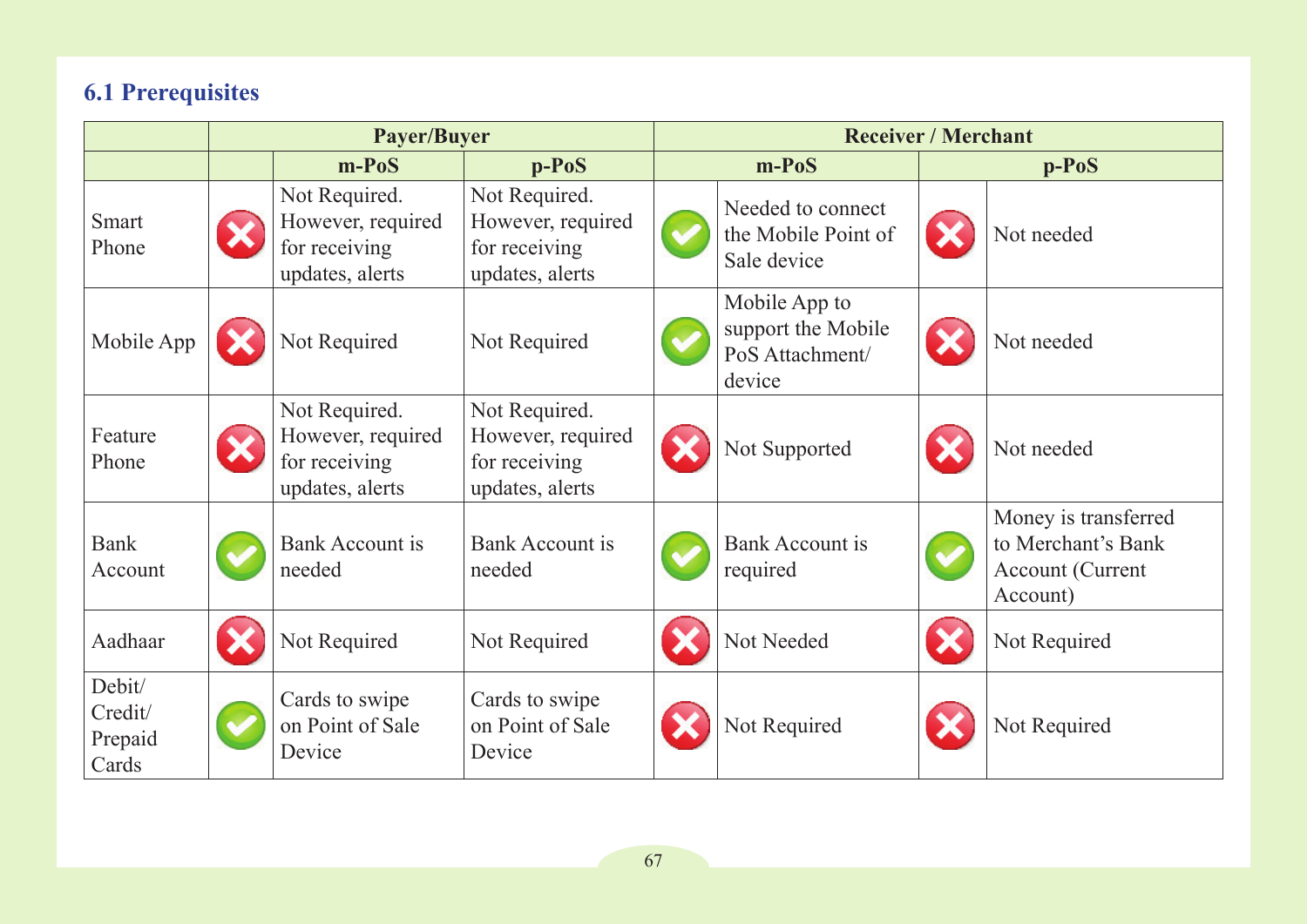|                                              | Payer/Buyer             |                                                                                        |                                                                                        | <b>Receiver / Merchant</b> |                                                                               |   |                                                                       |
|----------------------------------------------|-------------------------|----------------------------------------------------------------------------------------|----------------------------------------------------------------------------------------|----------------------------|-------------------------------------------------------------------------------|---|-----------------------------------------------------------------------|
|                                              |                         | $m-PoS$                                                                                | $p-PoS$                                                                                |                            | $m-PoS$                                                                       |   | $p-PoS$                                                               |
| PIN                                          |                         | Pin for Card<br>required                                                               | Pin for Card<br>required                                                               |                            | Not Needed                                                                    |   | Not Required                                                          |
| Aadhaar<br>number<br>registered<br>with Bank |                         | Not Required                                                                           | Not Required                                                                           |                            | Not Needed                                                                    |   | Not Required                                                          |
| Mobile<br><b>Network</b>                     | $\overline{\mathbf{2}}$ | Not Required.<br>However it is<br>required for<br>notifications for<br>account updates | Not Required.<br>However it is<br>required for<br>notifications for<br>account updates |                            | Mobile Network<br>needed                                                      |   | Device needs to be.<br>connected via a phone<br>line / mobile network |
| Internet                                     |                         | Not Required                                                                           | Not Required                                                                           |                            | Data exchange over<br>internet network<br>for processing<br>transaction       |   | Data exchange over<br>internet network for<br>processing transaction. |
| Card Swipe<br>Attachment                     |                         | Not Required                                                                           | Not Required                                                                           |                            | Hardware is needed<br>to connect to Mobile                                    |   | Physical PoS Device<br>Needed with Merchant                           |
| MMID /<br>Other Code                         | ×                       | Not Required                                                                           | Not Required                                                                           |                            | Not Needed                                                                    |   | Not Needed                                                            |
| Mobile<br>number<br>registered<br>with Bank  | $\overline{\mathbf{?}}$ | Not Required.<br>However required<br>for notifications for<br>account updates          | Not Required.<br>However required<br>for notifications for<br>account updates          | $\overline{\mathbf{?}}$    | Not Required.<br>However required<br>for notifications for<br>account updates | ? | Optional. For getting<br>notifications/SMS alerts                     |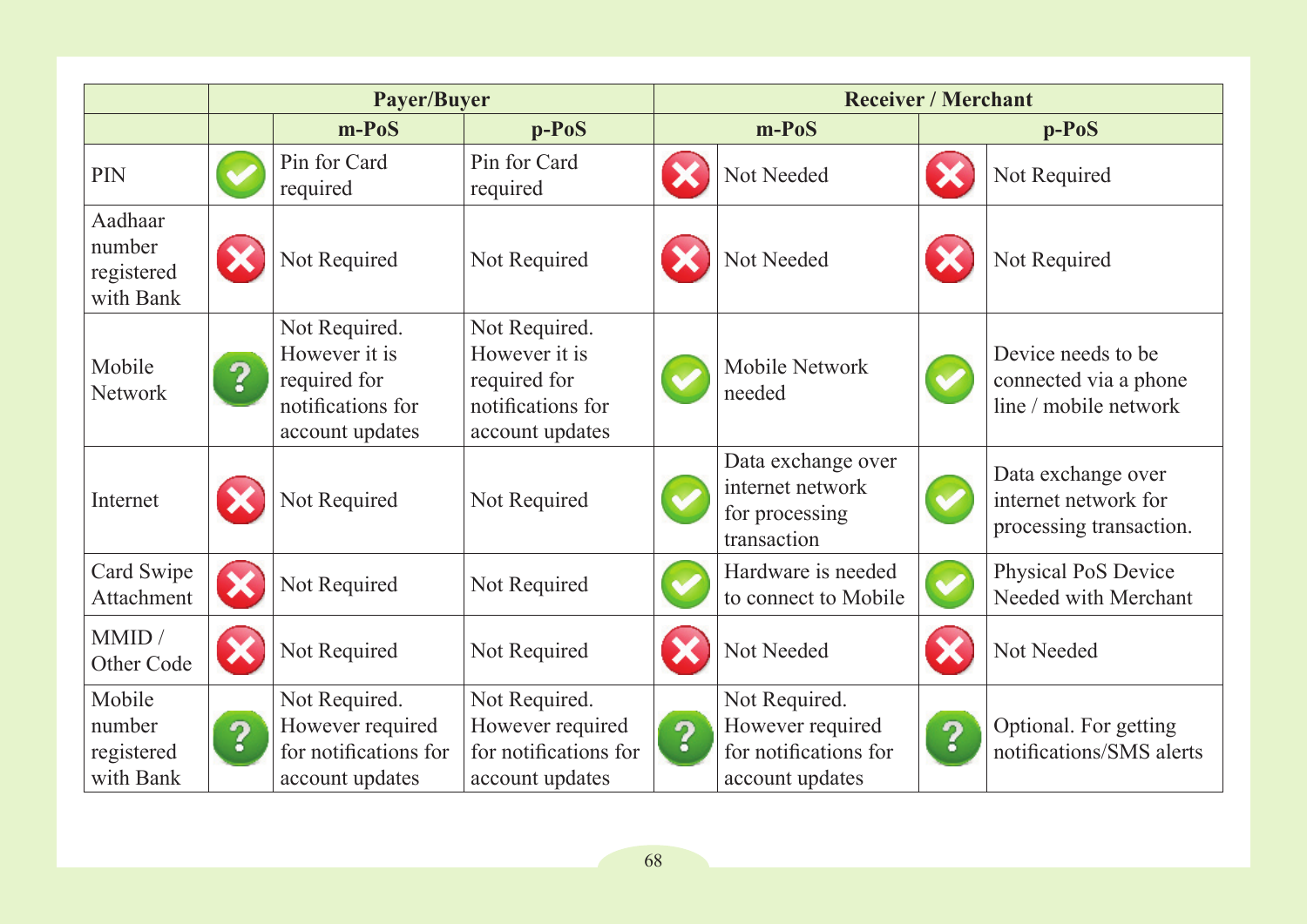# **6.2 Steps Involved**

# **6.2.1 For Merchant / Receiver**

| I. Plug in the Device      | m <sup>swipe</sup><br>Plug-in the<br>m swipe<br>$A \equiv 0.1$<br>stured<br>$\Gamma\Gamma$ mean<br>$\overline{\cdots}$<br>eBuddy Messe                                                   |
|----------------------------|------------------------------------------------------------------------------------------------------------------------------------------------------------------------------------------|
| II. Launch the application | mswipe.<br>Launch<br><b>m</b> 20100<br>Marchard In:<br>982000000<br>Login<br>the application<br><b>brown</b><br>iii kenevter me                                                          |
| III. Swipe Customer Card   | U<br><b>CHEDIT CARD</b><br>0000 0000 0000 0420<br>Swipe your<br>04/17<br><b>T</b> swipe.<br>$\frac{1}{2}$<br>VISA<br>customers card<br>risito<br>Ord Sile<br><b>Peace selection card</b> |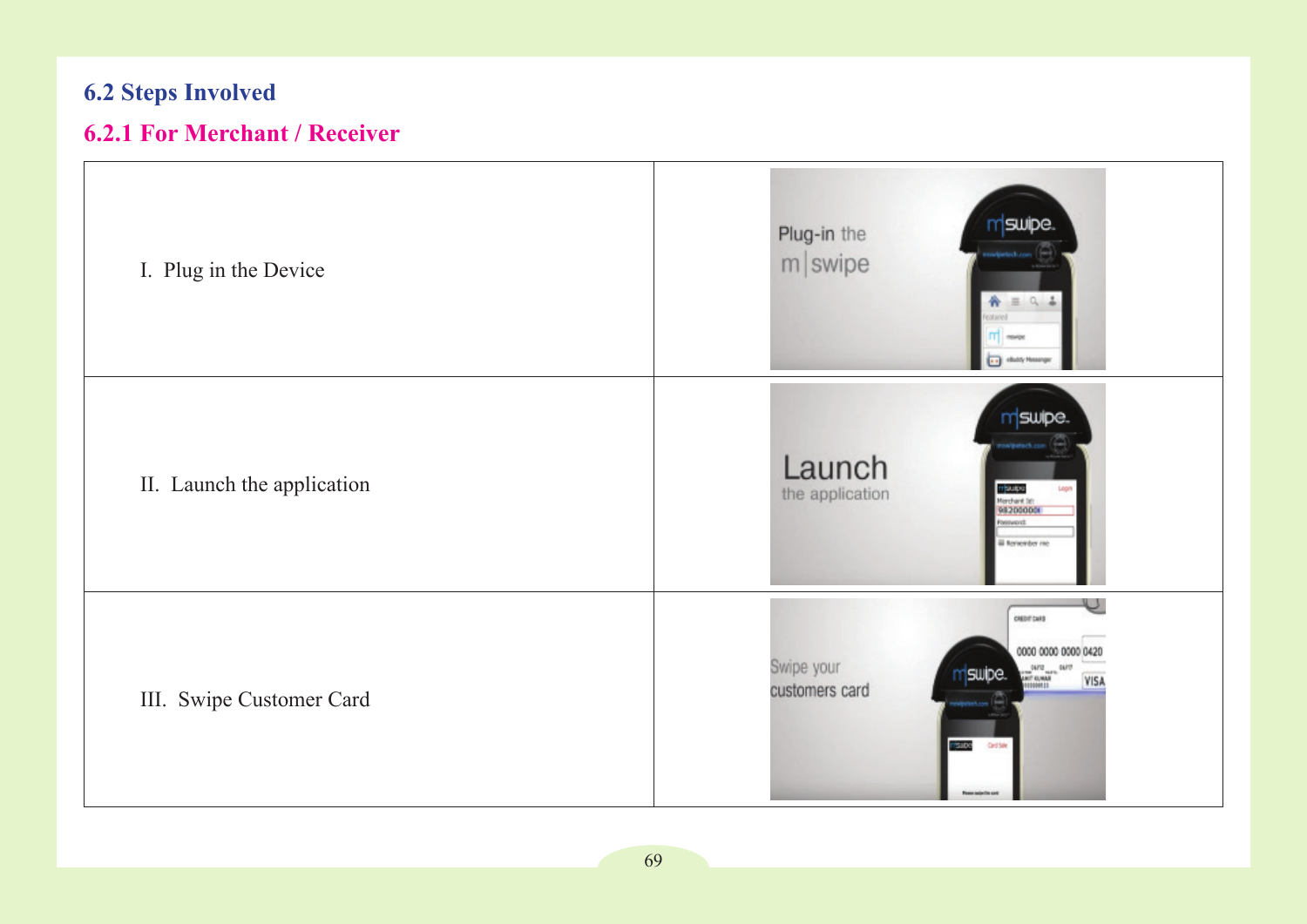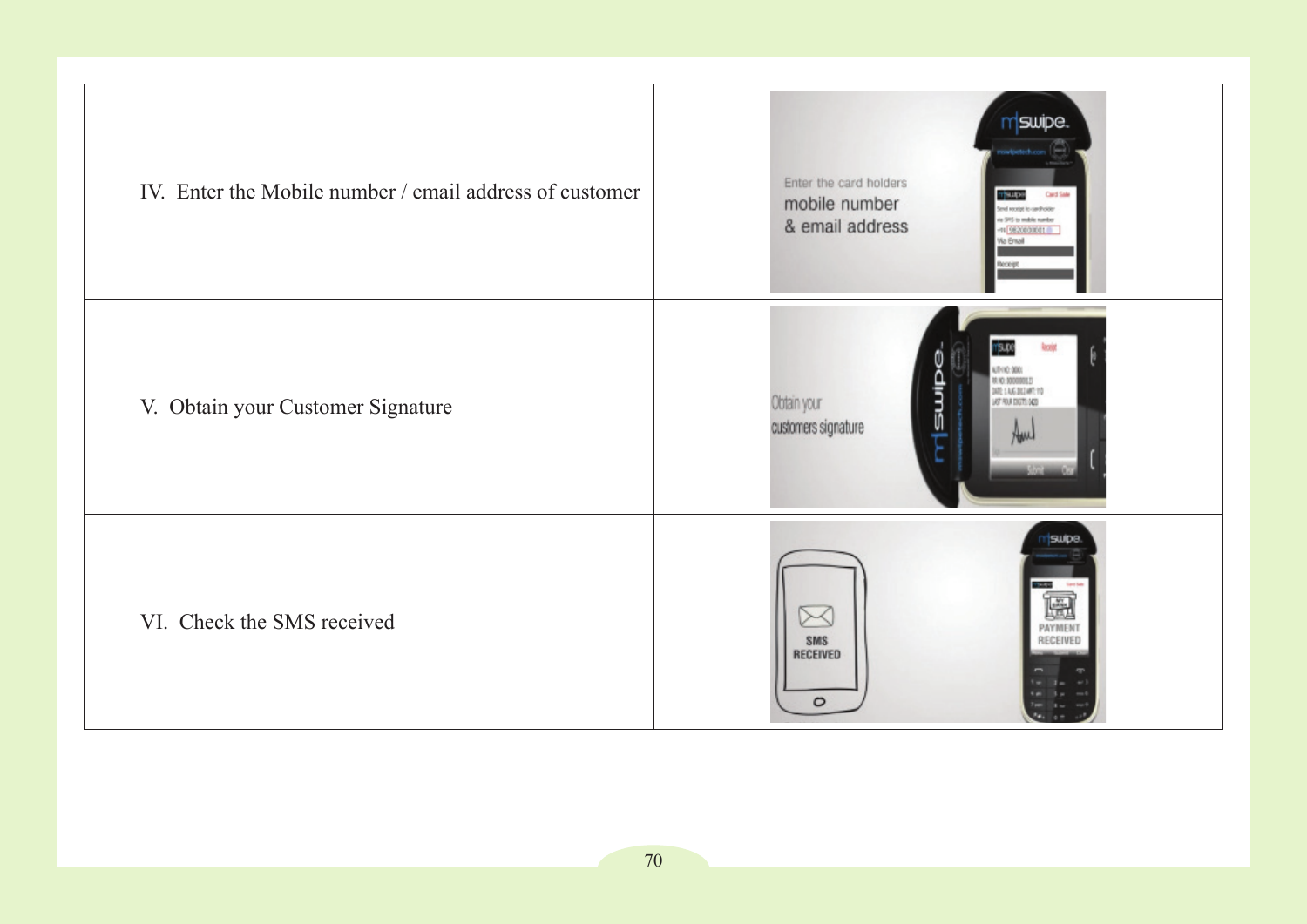## **6.2.2 For Buyer/ Payer**

Get a Debit/ Credit card form the Bank





Ask seller to Swipe your debit/credit card on the POS machine. (Two type: Swipe and Insert)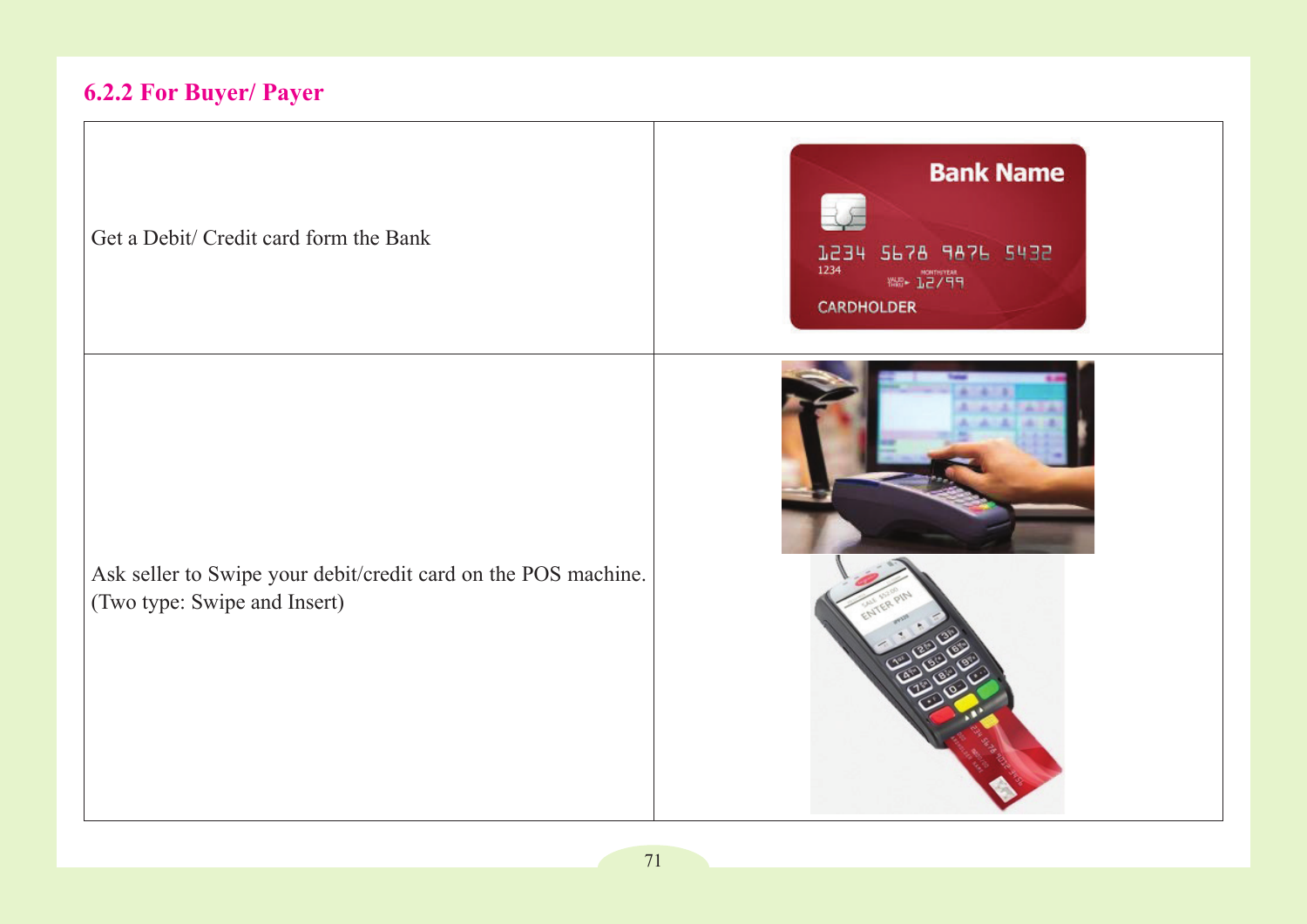Check the Amount Entered to be paid entered by the seller and put PIN.

Make sure no one sees your PIN.

I. Generate Receipt



N SHO 26/01/2015 SUREGIFT PAYMENT

APPROVED<br>\*\*\*CUSTOMER COPY\*\*\* RefCode 00053

**TIN**<br>Voucher Code 20446281

ARTEE INDUSTRIES LTD (PARK N SHO

###TAMSLITE 5.0.2\*\*\* www.iisysgroup.com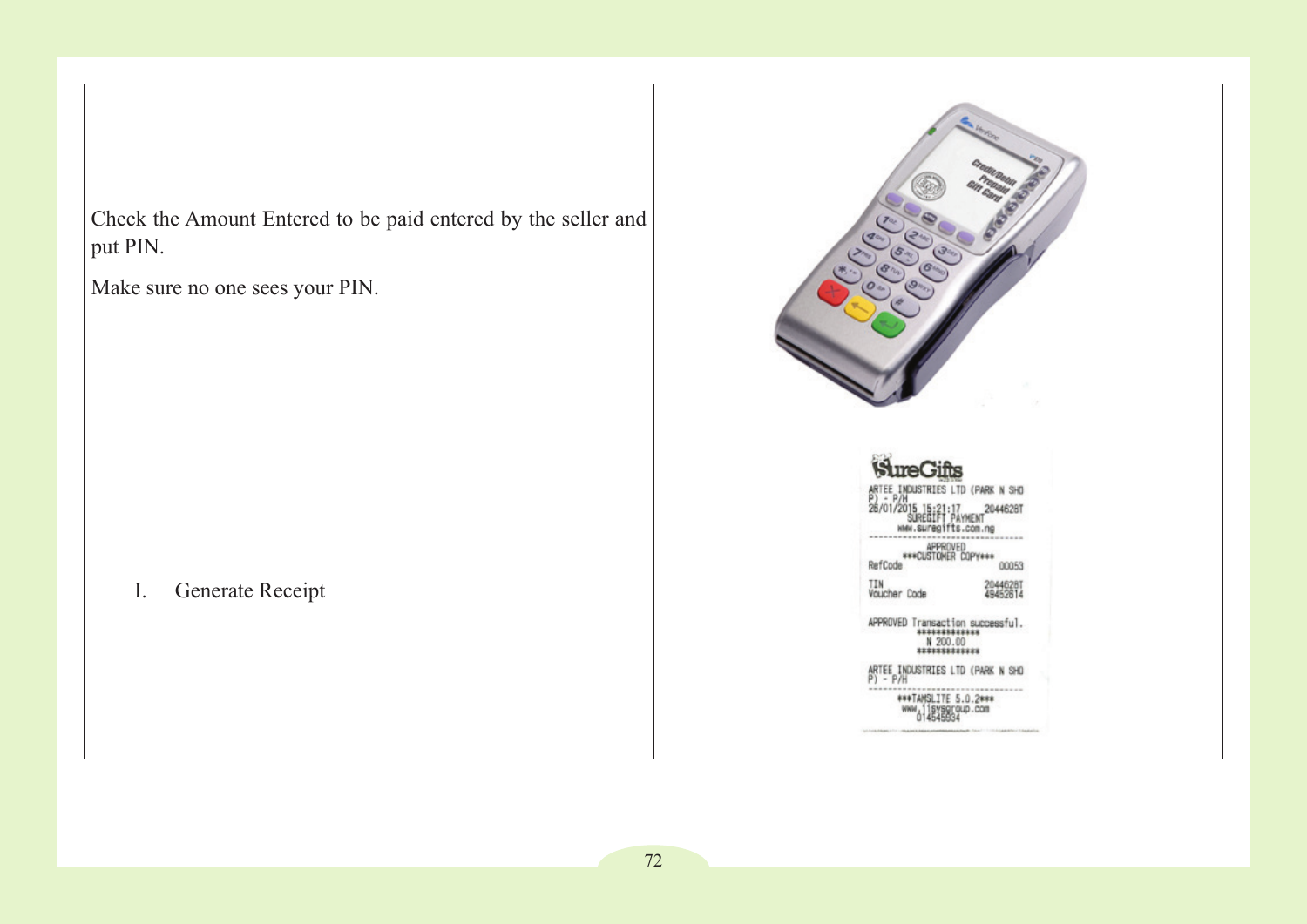## **6.3 Frequently Asked Questions on Point of Sale Transactions**

#### **Q) What does PoS mean?**

Point of sale commonly known as "Checkout" is the location where transaction occurs for the sale of goods or services and customers can pay for their purchases. It is an alternative for an electronic cash register and is referred as POS Terminal, which is nothing but a combination of both the hardware and software used for the checkouts.

#### **Q) What does Point of sale Hardware do?**

Point of sale hardware is equipment for POS system, which includes card-reading machines, printers, cash registers and computer systems.

#### **Q) How do credit/debit card machines work?**

Credit card machines are typically connected to the Internet, phone line, mobile device or computer to send data to the processor. For most credit card processors, funds are transferred from the customer's bank to the business's merchant account. In some cases, the credit card processor uses a merchant account and holds funds on your behalf, and then directly deposits them into your checking account at your discretion.

#### **Q) What is the difference between a credit/debit card machine and a POS system?**

A card machine is simply a card reader and PIN pad whereas a PoS system is a complete checkout terminal that comes with a credit card machine, monitor or tablet, cash register, printer and other peripherals. POS systems also come with additional software or Apps that track inventory, monitor sales, generate discounts, create financial reports, help with marketing and other features

#### **Q) What is a merchant account?**

A merchant account lets businesses accept credit cards. It transmits payment data from a customer's bank to your bank and authorises credit card transactions. Merchant accounts are offered by the credit card processor or directly by a financial institution, typically a bank. Usually, businesses will have to apply and get approved for a merchant account. As mentioned above, however, not all credit card processors require a merchant account.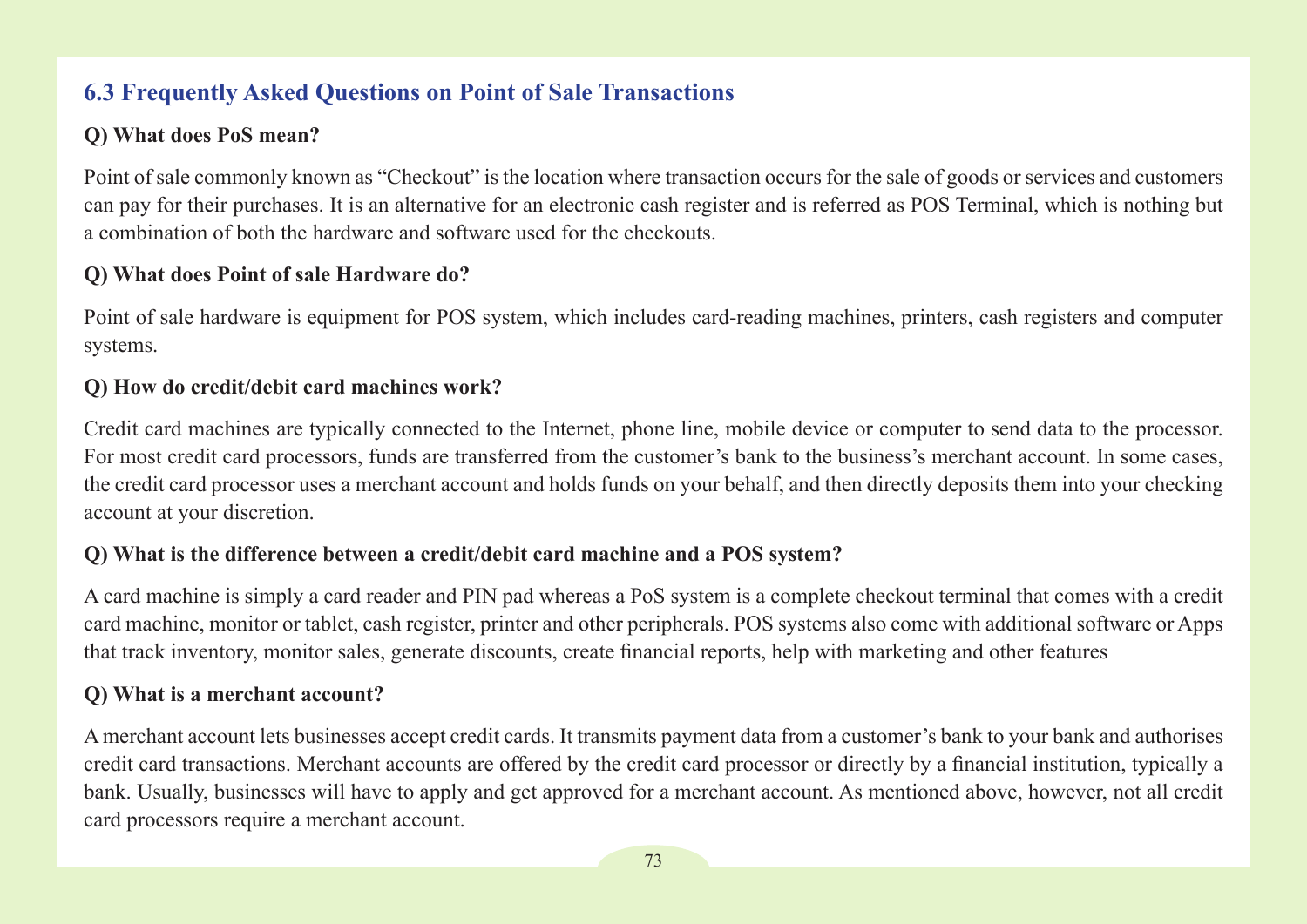#### **Q) Can I use an iPhone, iPad, Android and other mobile devices with a credit card machine?**

Some credit card machines are compatible with tablets, but the most common way to accept credit cards with an iPhone, iPad, Android and other mobile devices is by using a credit card swiper. This small dongle attaches to the headphone or auxiliary plug on a mobile phone or tablet, and processes credit cards using the processor's Mobile App. Another way to accept credit cards using a mobile device is by using a virtual terminal, a feature that lets you manually input credit cards into the App.

#### **Q) What is NFC?**

NFC technology lets businesses accept credit cards without swiping them. To accept mobile payments, you'll need an NFC-enabled credit card machine, such as Apple Pay, Android Pay or Samsung Pay.

#### **Q) What are debit cards?**

Debit cards are another payment method. When goods or services are purchased with a debit card, the funds are removed from the customer's checking account. In addition to standard ATM cards, many banks also issue Visa®Check Cards and/or MasterCard®Check Cards - both of which can be used at the point of sale or online.

#### **Q) What are the major types of debit card transactions?**

Debit card transactions can be accomplished through PIN debit (requires the consumer to enter a PIN), signature debit (no PIN required), online bill payment and online debit. Debit card transactions are the fastest growing point-of-sale payment method today. The acceptance of this payment method continues to remain popular because customers and merchants both appreciate the convenience and ease of using debit cards to purchase merchandise and services.

#### **Q) What is the difference between PIN debit and signature debit?**

The difference between these two debit choices is whether a PIN (personal identification number) is used at the point of sale. When a PIN is used, the payment is immediately withdrawn from the cardholder's available funds. When a signature debit transaction occurs, funds are not withdrawn until the transaction processes - usually 2 to 4 days after the sale.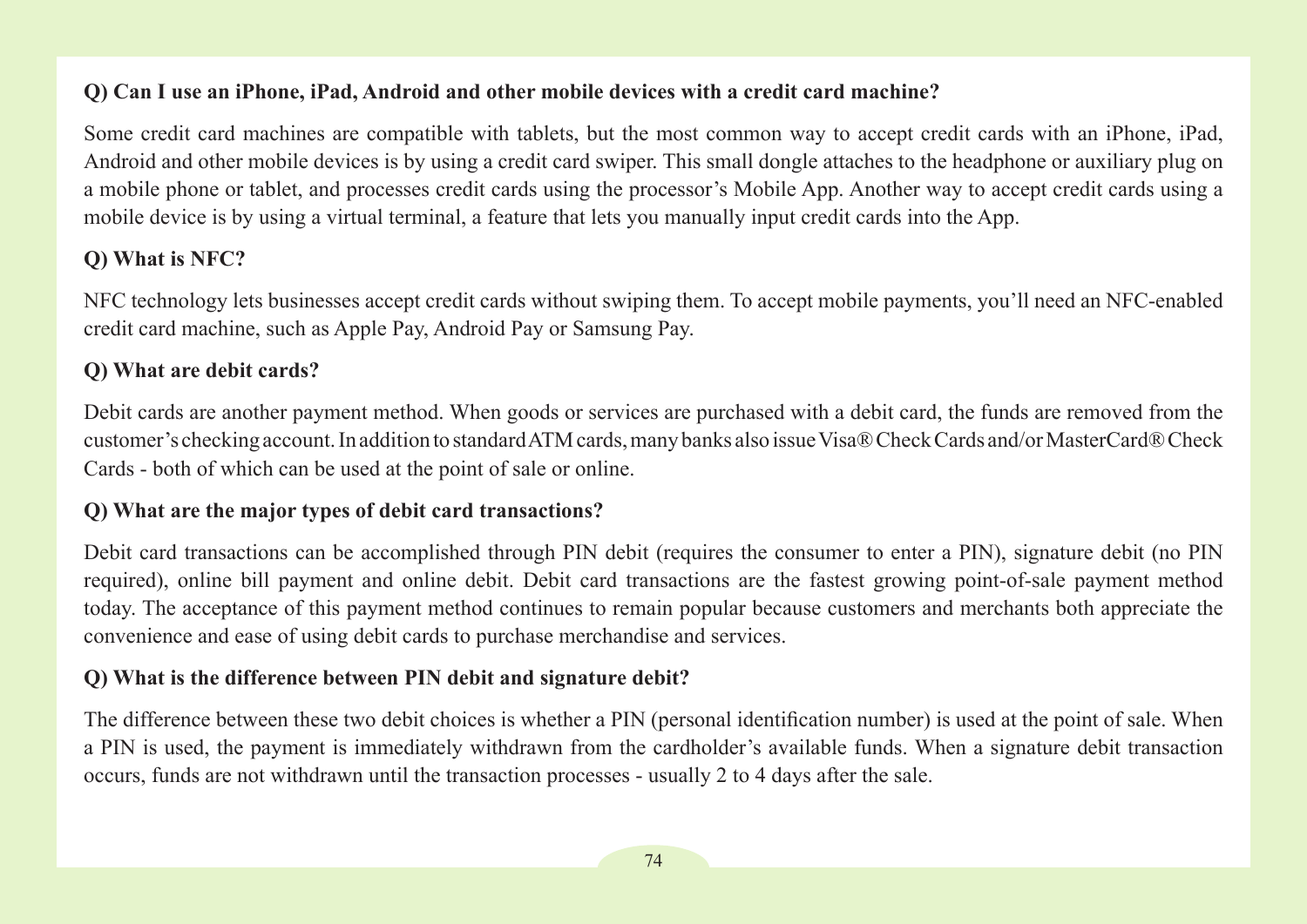#### **Q) What is the process flow involved in a swipe transaction?**

To complete transaction via debit/credit card, the card is swiped at the Card reader (PoS) and the amount is entered followed by a PIN to be manually punched in by the card holder. Upon authentication the receipt is generated and payment completed.

#### **Q) What are the connectivity choices available for a PoS?**

IP (Internet Protocol), PSTN (Public switched telephone network) and GPRS

#### **Q) What is the difference between the various connectivity choices?**

## *IP*

Card payment terminals connected directly to a local area network (LAN) or wide area network (WAN). This will require a broadband connection and provides card processing authorisation in approximately 5 seconds.

#### *PSTN (Public Switched Telephone Network)*

Card payment terminals connected through a telephone line. This involves telephone line rental and provides card processing authorisation in approximately 30 seconds. We recommend one telephone line per terminal.

#### *GPRS (General Packet Radio Service)*

Card payment terminals connected through a mobile network (using a SIM card) enables you to take the terminal to wherever the customer needs to pay and provides card payment authorisation in approximately 10 seconds.

#### **Q) What is an mPOS solution?**

A mobile Point of Sale (mPOS) is a consumer grade handheld device (e.g. a smart phone or tablet) with wireless connectivity that is used for the acceptance of payment cards. An mPOS solution typically comprises:

- A mobile device consumer grade mobile phone or tablet device with wireless connectivity
- Card Reading functionality (contact, contactless or both)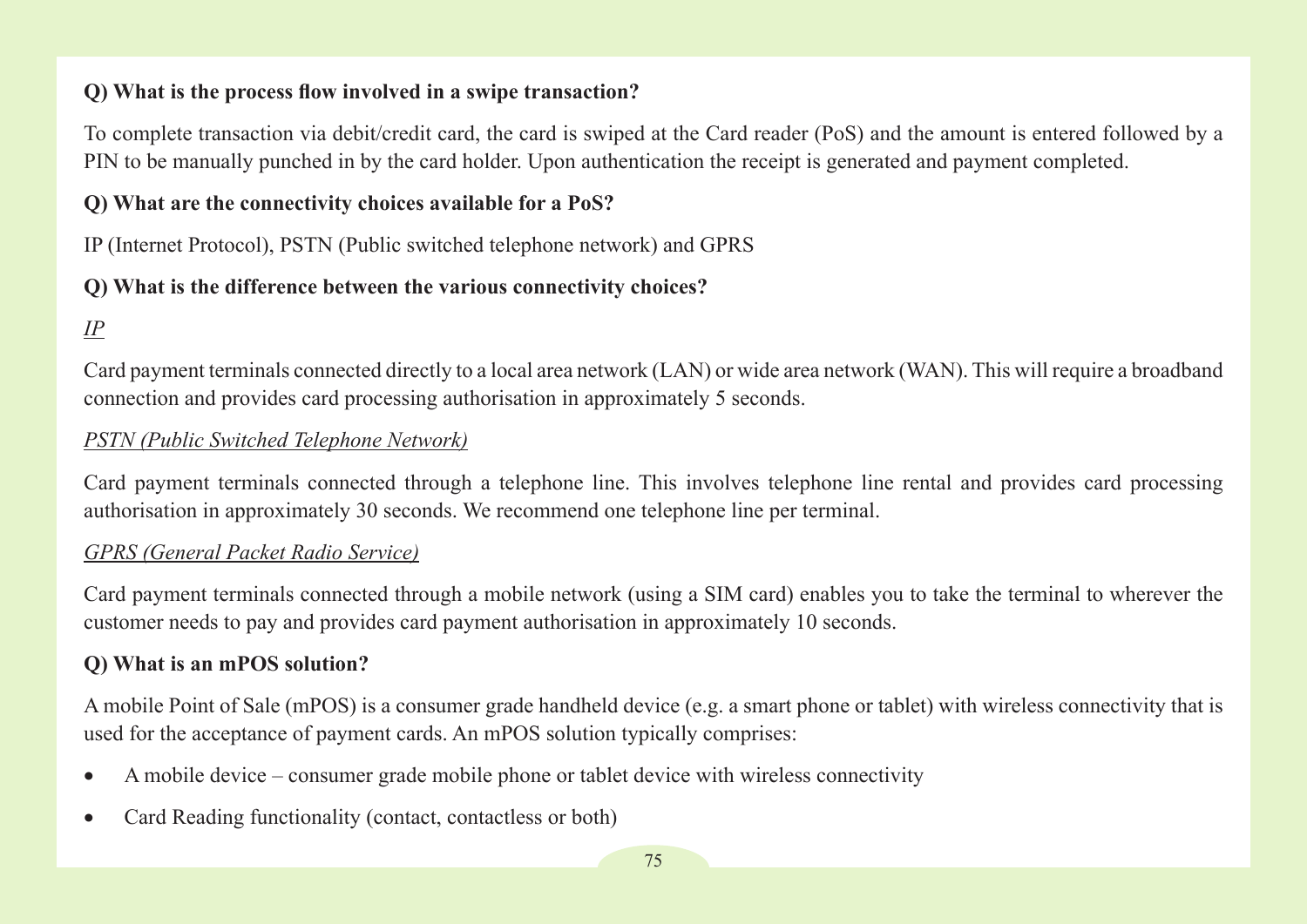- Mobile App/s supporting the payment functionality
- Server-side software
- CVM capture capability (e.g. PIN entry, signature capture)

#### **Q) Is an mPOS solution required to deliver a receipt to the cardholder?**

An mPOS solution must support delivery of a receipt to the cardholder.

#### **Q) Do I need to have an internet data plan for the application to work on Android devices?**

Yes, your Android device will require an internet data connection (CDMA, GPRS, EDGE, 3G, 4G) or access to an active Wi-Fi network.

#### **Q) What is MDR?**

It is the percentage of the transaction amount that the acquiring bank charges to the merchant for providing authorisation to accept credit cards.

#### **Q) What are the components of MDR?**

Merchant discount rate  $=$  Interchange fee  $+$  Processing fees  $+$  Network brand fees

Merchant discount rate is what merchant pays to acquirer. Interchange fee is what acquirer pays to issuer. Processing fees are those paid by issuing and acquiring bank to their processors. Network brand fees are those paid by issuing and acquiring bank to the card associations such as Visa/MasterCard.

### **Q) What is the Merchant Establishment Agreement?**

A contract between a business and a credit card service provider. The merchant agreement states the rules and responsibilities that apply to each party regarding payment card acceptance, authorisation, processing and settlement. The merchant agreement also sets out the fees and charges that the merchant will pay the service provider. It explains how the service provider determines the rates for handling payment card transactions, and it defines the terms under which each party may renew or cancel the contract.